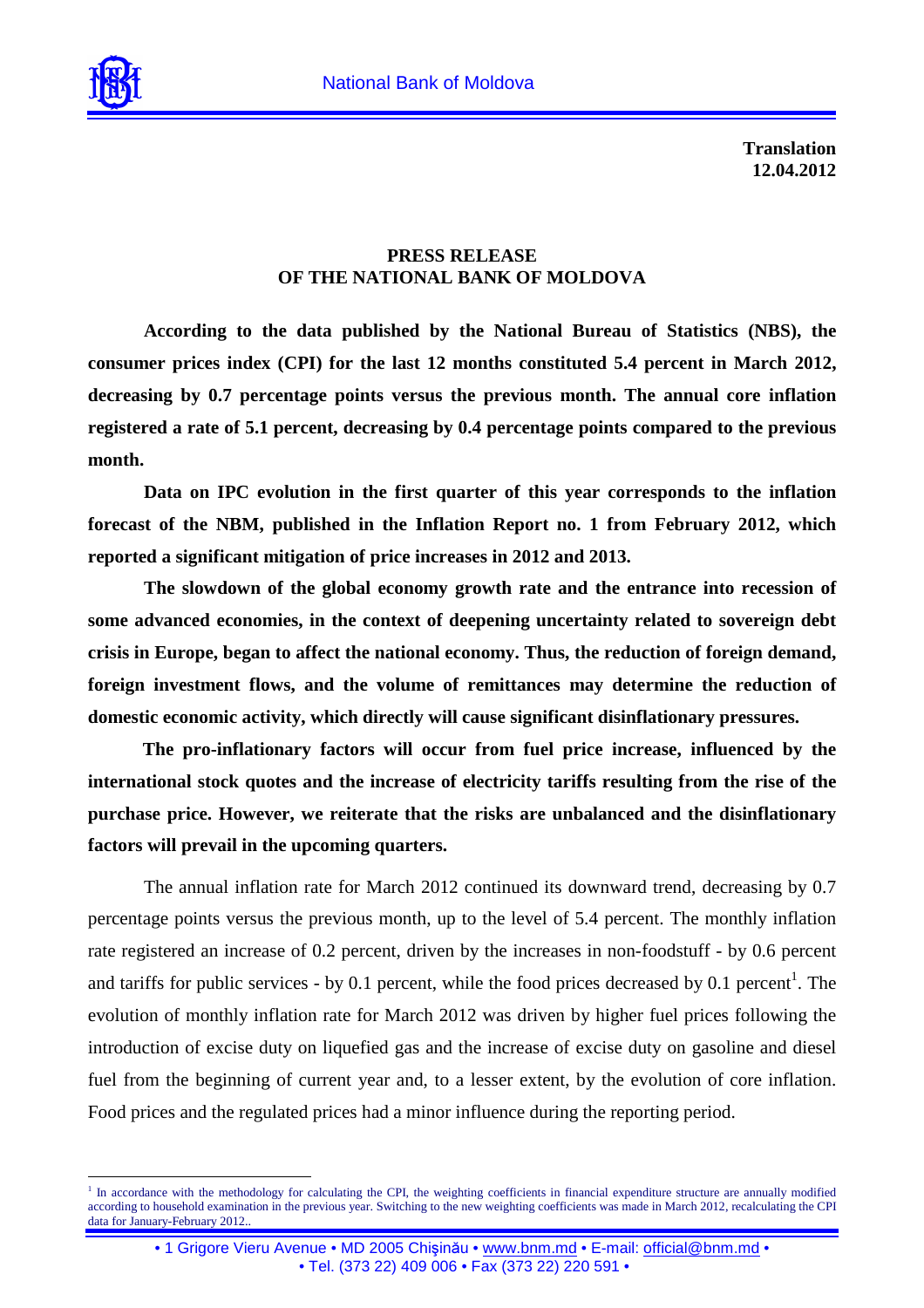

 $\overline{a}$ 

The annual core inflation<sup>2</sup> recorded for the last 12 months a level of 5.1 percent (by 0.4 percentage points less compared to the previous month). Thus, starting with September 2011, there is a tendency to reduce the annual rate of core inflation, which can be associated with a moderation of domestic and external demand along with the mitigation of population disposable income growth in the context of an uncertainty created by the sovereign debt crisis in the euro area. At the same time, this trend has been favored by the appreciation of the national currency against the currencies of the main trading partners.

In March 2012, the monthly rate of core inflation was 0.2 percent, being similar to the level recorded in the previous month. This development of the monthly rate of core inflation was driven mainly by the increases in prices in the following components: cigarettes, footwear, wearing appeal, knitwear, public alimentation, education and training.

In March 2012, foodstuff prices decreased by 0.1 percent compared to the previous month. This decrease was mainly due to lower prices of potatoes (by 5.6 percent), fresh vegetables (by 0.9 percent), rise (by 0.8 percent), sugar (by 0.5 percent), milk and dairy products (by 0.2 percent), being partially mitigated by the increase of prices of fresh fruits (by 2.3 percent), meat, canned meat and meat products (by 0.5 percent), fish, canned fish and alcoholic beverages by 0.3 percent each.

The increase of price of meat and meat products was driven by the increase of raw material prices following a reduction in domestic supply, caused by orientation of domestic production towards external markets. The decrease of price of potatoes and vegetables occurred as a result of an oversupply of these products both on domestic and regional markets.

In March 2012, the fuel prices increased by 2.8 percent as compared to the previous month as a result of higher prices of bottled gas (by 6.1 percent) and liquid fuel (by 4.2 percent) following the increase of excise duty on these subcomponents from January 1, 2012. At the same time, the fuel price increase has been determined by the import price increase, evolution partially mitigated by the appreciation tendency of the national currency against the U.S. dollar.

After the significant increases recorded in October and November, following the adoption of new tariffs for natural gas and heating, the regulated prices recorded in the last four months a stable development. Thus, in March 2012, they recorded the level of the previous month. At the same time, the growth for February (0.2 percent) was revised (0.0 percent) due to the decrease of tariff for centralized hot water delivered to population by 20.0 percent. This fact has resulted in a negative

 $<sup>2</sup>$  The core inflation is calculated by the NBS by excluding the prices that are outside the influence area of monetary policy measures promoted by the</sup> NBM, such as food and beverages, fuel, products and services with regulated prices.

From January 2012, the published data are calculated by the NBS according to the changes made to the Annex no. 2 of the "Methodology for the calculation of core inflation index", approved by joint order N8-07-01203/6 of January 19, 2012 of National Bank of Moldova and the National Bureau of Statistics (the change regards the inclusion of prices for remote communication services and medicines into regulated prices).